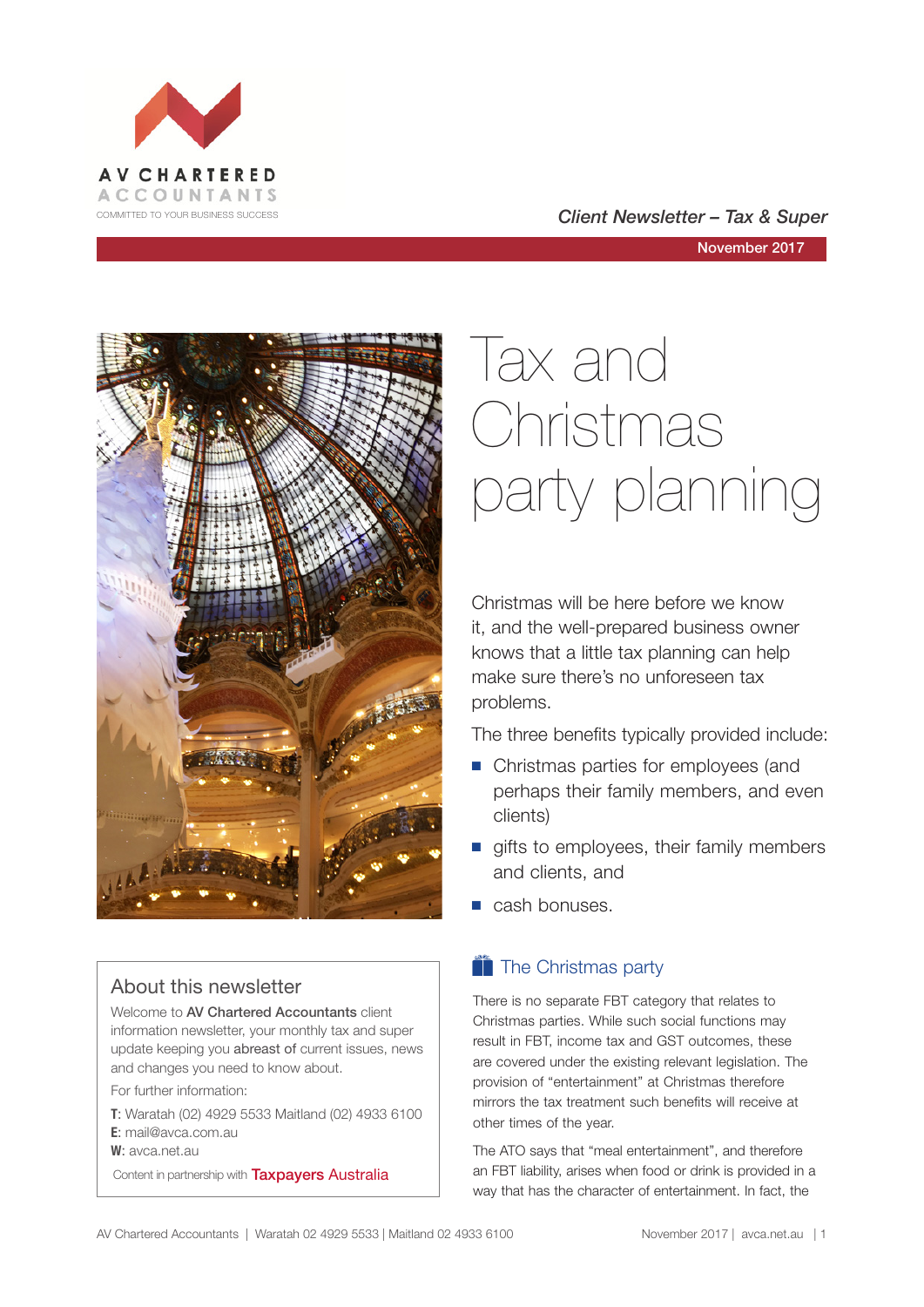#### Tax and Christmas party planning *cont*

ATO holds that while having food or drink present may seem to satisfy the "entertainment" test, there are some cases where the mere provision of food or drink does not amount to entertainment.

For example, it considers that the provision of morning and afternoon tea to employees (and associates of employees) on a working day, either on the employer's premises or at a worksite of the employer, is not entertainment. The provision of light meals (finger food, etc), for example in the context of providing a working lunch, is also not considered to be entertainment. Note however that providing any alcohol typically brings "entertainment" into the picture.

The implications of benefits provided at the year-end Christmas function for an employer vary depending on:

- whether the function is provided at the employer's premises or provided externally
- the cost of the function per attendee, and
- the basis that the employer is using in working out the taxable value of such benefits.

#### FBT implications \$

With a Christmas party, FBT applies to an employer when they provide a benefit to an employee or their associate (for example, family members). Food, drink, entertainment and gifts provided at a Christmas party to employees and their associates may constitute either:

- an expense payment fringe benefit (eg. reimbursing an employee for expenses incurred or paying an expense on their behalf)
- a property fringe benefit (eq. provision of property such as meals or gifts by the employer), and
- a residual fringe benefit (eg. the provision of any right, privilege, service or facility such as the right to use a venue).

These benefits are generally valued for FBT purposes at their face value – typically referred to as an "actual basis" of valuation. However, an employer may elect to apply special valuation rules by using either the 50/50 split method or 12-week register method. Ask us about these valuation methods and their suitability for your business. If the employer does not make an election, the taxable value is determined according to actual expenditure.

However "meal entertainment" fringe benefits provided at a Christmas function can be exempt from FBT if it is:

- a "minor benefit" (more below)
- an exempt property benefit (see below) provided at the employer's premises on a work day.

#### Minor benefits

Broadly, a minor benefit is one where it:

- has a notional taxable value of less than \$300 (inclusive of GST)
- is provided on an "infrequent" or "irregular" basis
- is not a reward for services, and
- satisfies other relevant conditions (ask us for details).

Note that other benefits (such as gifts) provided at a Christmas party may be considered as separate minor benefits in addition to meals provided (referred to as an "associated benefit"). In such cases, the \$300 threshold generally applies separately to each benefit provided.

#### Exempt property benefit

A Christmas party held at the employer's business premises on a working day where food and drink, including alcohol, is provided is generally deemed to be an exempt property benefit, and is therefore usually FBT-free. This is no different to the occasional Friday drinks at work.

Tax law exempts such property benefits where:

- the benefit is provided to a current employee in respect of his or her employment, and
- it is provided to, and consumed by, the employee on a working day and on the business premises of the employer (our emphasis).

This exemption applies only to employees. Where members of the employee's family ("associates") also attend a function (such as the Christmas party), the cost attributable to each associate is subject to FBT unless it is a minor benefit. If clients are invited to the function, the cost of providing the entertainment to these attendees is excluded from the FBT regime as this not a "fringe benefit" to staff (and may qualify as a tax deduction see below under "Gifts to clients").

#### $\sum$  External Christmas functions

The costs associated with Christmas parties held off business premises (such as food, drink and transport to a restaurant) will give rise to FBT unless these costs are under the minor benefit threshold. Again, FBT will not apply to the extent that the benefit is provided to a client.

The examples supplied by the ATO on the following page illustrate the difference in FBT and income tax treatment where a function is held on-premises compared to one being held offsite.

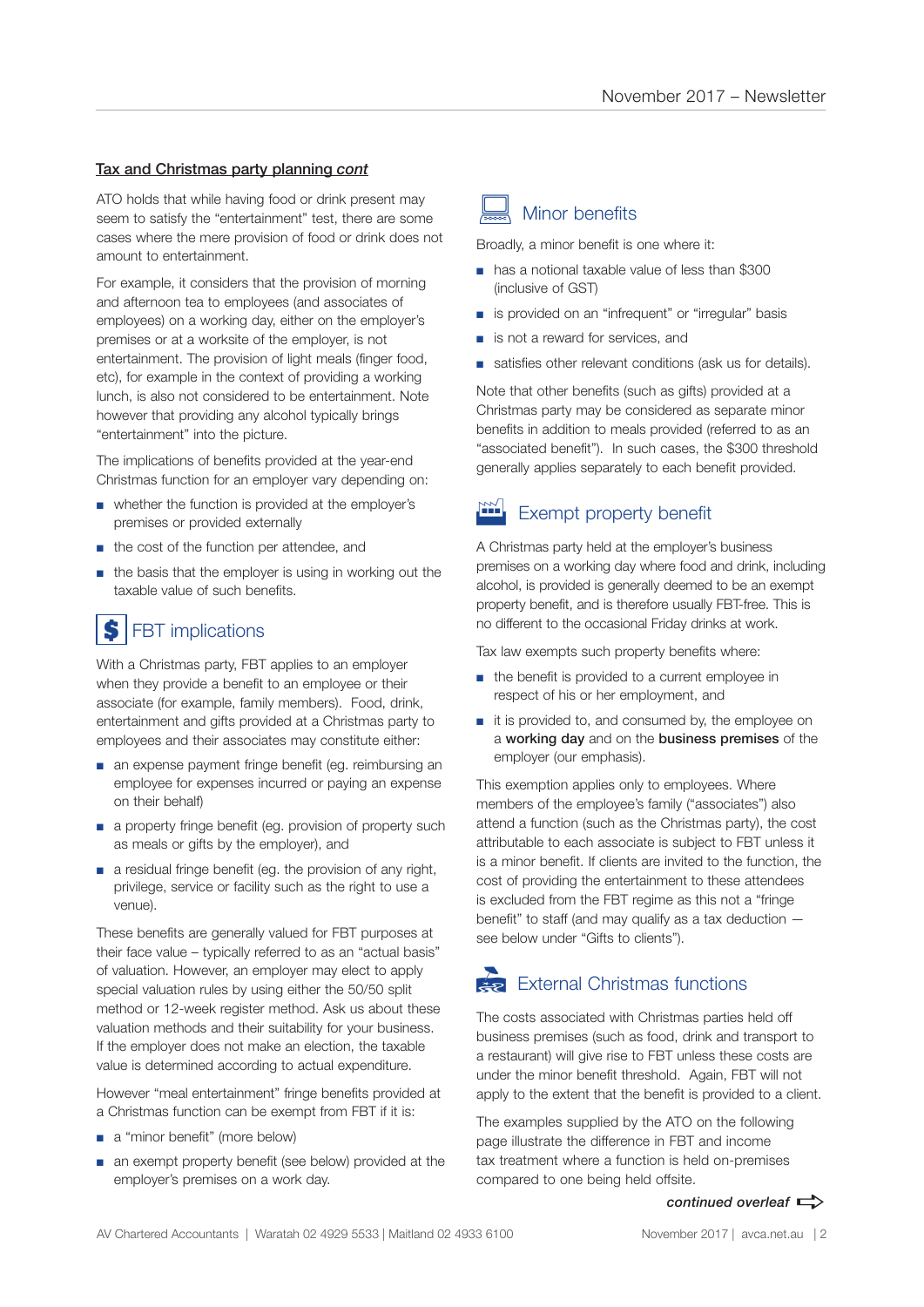#### Tax and Christmas party planning *cont*

# **Transport considerations**

It may be the case that to get to the Christmas function, an employer will provide staff with taxi travel or some other form of transport. Taxi travel provided to an employee will generally attract FBT unless the travel is for a trip that either starts or ends at the employee's place of work.

For taxi travel to or from a Christmas function, employers should be mindful that:

- where the employer pays for an employee's taxi travel home from the Christmas party and the party is held on the business premises, no FBT will apply.
- where the party is held off premises and the employer pays for a taxi to the venue and then also pays for the employee to take a taxi home, only the first trip will be FBT exempt. The second trip may be exempt under the minor benefits exemption if the employer has adopted to value its meal entertainment on an actual basis.
- the exemption does not apply to taxi travel provided to "associates" of employees (eg. family members).

If other forms of transportation are provided to or from the venue, such as bus travel, then such costs will form part of the total meal entertainment expenditure and be subject to FBT. A minor benefit exemption for this benefit may be available if the threshold is not breached.

*continued overleaf*  $\Rightarrow$ 



Example 1. A small manufacturing company decides to have a party on its business<br>
premises on a working day before Christmas. The company provides food, beer<br>
premises on a working day before Christmas. The company provide and wine. The implications for the employer in this situation would be as follows.

| If $\ldots$                                                                                   | Then                                                                                                                            |
|-----------------------------------------------------------------------------------------------|---------------------------------------------------------------------------------------------------------------------------------|
| current employees only attend                                                                 | no FBT implications as it is an exempt property benefit                                                                         |
| current employees and their<br>associates attend at a cost of \$180<br>per head               | <b>for employees</b> – no FBT implications as it is an exempt property<br>benefit; the minor benefit exemption could also apply |
|                                                                                               | <b>n</b> for associates – no FBT implications as the minor benefit<br>exemption applies                                         |
| current employees, their associates and<br>some clients attend at a cost of \$365<br>per head | <b>for employees</b> – no FBT implications as it is an exempt property<br>benefit                                               |
|                                                                                               | <b>for associates</b> – a taxable fringe benefit will arise as the value is<br>equal to or more than \$300                      |
|                                                                                               | <b>for clients</b> – no FBT payable and no income tax deduction                                                                 |



Another company decides to hold its Christmas party function at a restaurant on a working day before Christmas and provides meals, drinks and entertainment. The implications for the employer in this situation would be as follows.

| lf                                                                                       | Then                                                                                                                    |
|------------------------------------------------------------------------------------------|-------------------------------------------------------------------------------------------------------------------------|
| current employees only attend at a<br>cost of \$195 per head                             | no FBT implications as the minor benefits exemption applies                                                             |
| current employees and their associates<br>attend at a cost of \$180 per head             | no FBT implications as the minor benefits exemption applies                                                             |
| current employees, their associates<br>and clients attend at a cost of \$365<br>per head | <b>n</b> for employees – a taxable fringe benefit will arise                                                            |
|                                                                                          | for associates $-$ a taxable fringe benefit will arise, and                                                             |
|                                                                                          | $\blacksquare$ for clients – no FBT payable and the cost of providing the<br>entertainment is not income tax deductible |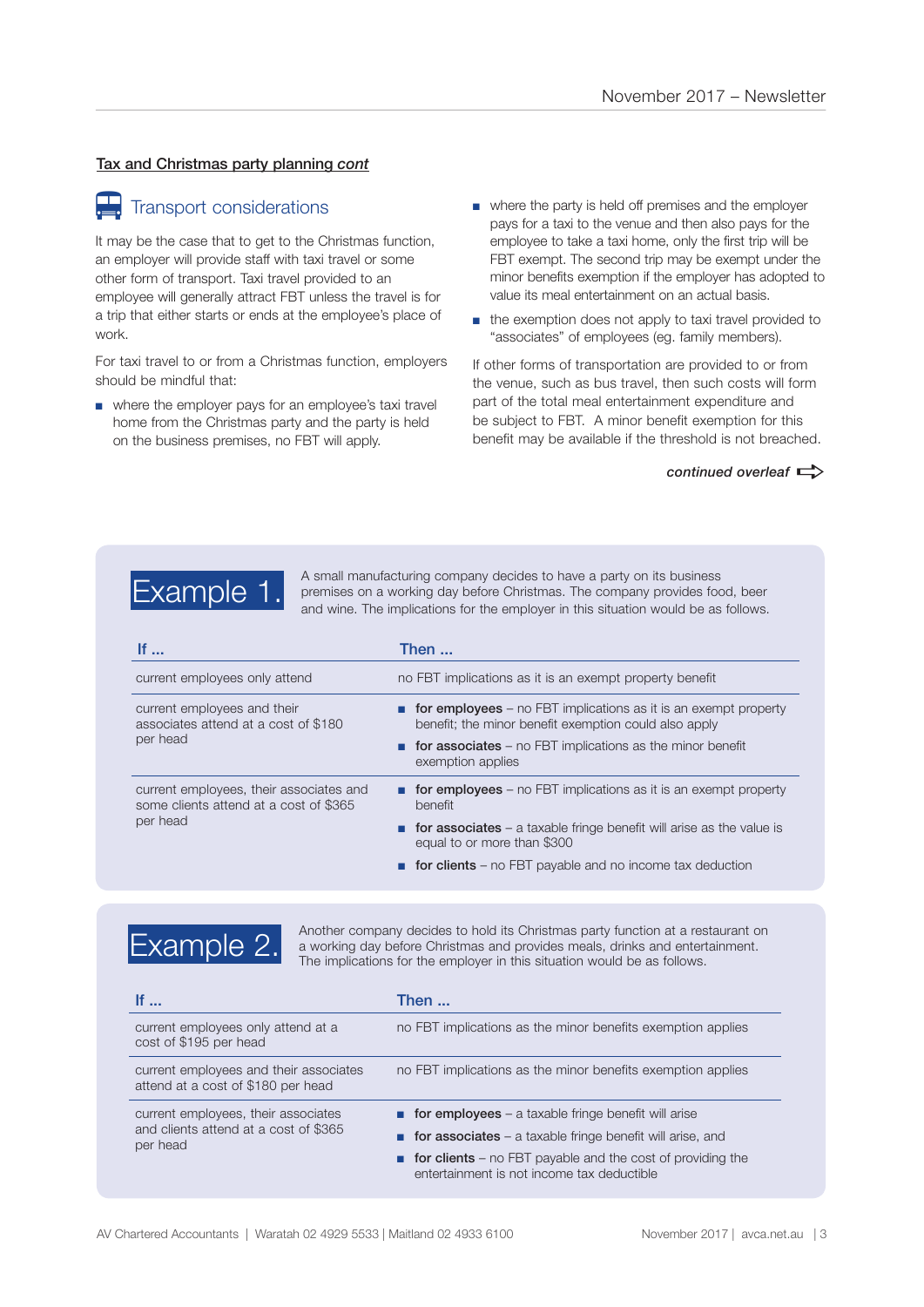#### Tax and Christmas party planning *cont*

#### **Gifts**

Gifts provided to employees or their associates typically constitute a property fringe benefit and therefore are subject to FBT unless the minor benefit exemption applies. Gifts, and indeed all benefits associated with the Christmas function, should be considered separately to the Christmas party in light of the minor benefits exemption.

For example, the cost of gifts such as bottles of wine and hampers given at the function should be looked at separately to determine if the minor benefits exemption applies to these benefits. Gifts provided to clients are outside of the FBT rules (but may be deductible, see below — also note that deductibility may still apply even if the gift is a "minor benefit").

The income tax deductibility and entitlement to input tax credits (ITC) for the cost of the gifts depends on whether they are considered to be "entertainment". For example, an unopened bottle of spirits is deemed to be a property benefit (the entertainment starts after the cap is unscrewed). Again, in most cases the entitlement to an ITC for expenses incurred for the employer mirrors the income tax implications — so an ITC is only available to the extent that the expense incurred is deductible.

#### Gifts to clients

Regarding a business providing a gift a client, even a former client, the ATO confirms that such outgoings are generally deductible as they are being made for the purposes of producing future assessable income. However, the outgoing is not deductible where it is of a capital nature, relates to the gaining of exempt or nonassessable non-exempt income, or some other provision of the income tax law prevents it from being deductible.

To explain this quirk, the ATO provides the following examples:

#### EXAMPLE 1

Julia is carrying on a renovation business. She gifts a bottle of champagne to a client who had a renovation completed within the preceding 12 months.

Julia expects the gift will either generate future business from the client or make them more inclined to refer others to her business. Although Julia got on well with her client, the gift was not made for personal reasons and is not of a private or domestic character.

The outgoing she incurred for the champagne is not of a capital nature. Julia is entitled to a deduction.

#### EXAMPLE 2

David is carrying on a business of selling garden statues. David sells a statue to his brother for \$200. Subsequently. David gifts a bottle of champagne to his brother worth \$170. Apart from this transaction, he provides gifts only to clients who have spent over \$2,500 over the last year.

The gift has been made for personal reasons, and is of a private or domestic character. David is not entitled to a deduction.

#### Cash bonuses

Some generous/successful employers, budget permitting, may choose to provide cash bonuses to staff in their end-of-calendar-year payroll. Bonuses in the form of cash are considered to be a business cost, and therefore deductible under the general deduction provisions.

#### Examples of "entertainment" v not "entertainment"

- glasses of champagne
- hot meals
- theatre tickets
- holiday accommodation
- hired entertainers
- hired sporting equipment

#### Entertainment Not entertainment

- bottled spirits
- groceries
- games
- TV sets, DVD players
- computers
- crockery
- swimming pools
- gardening equipment

However, being a benefit in the form of "coin" there is another side to this coin, which is that cash bonuses are assessable in the hands of employees as ordinary income, no differently to salary and wages.

As a cash bonus is salary and wages, it is therefore not a taxable supply for GST purposes — so for these type of benefits, GST issues do not arise. Also there are no FBT issues to consider. However employers should consider PAYG withholding, superannuation guarantee and payroll tax issues. We can help with these decisions.  $\blacksquare$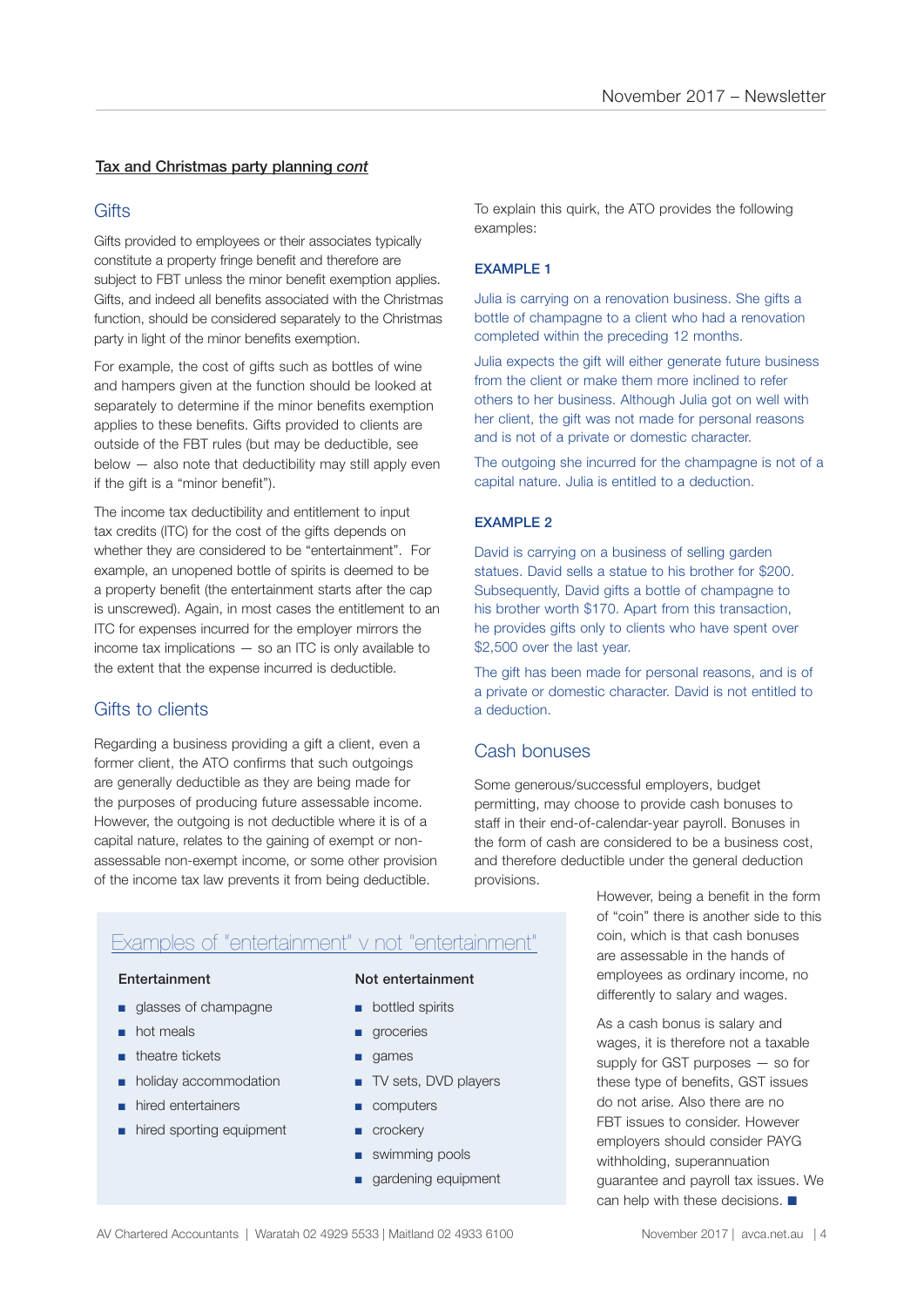

Under Australia's taxation regime, resident taxpayers are subject to income tax on both income derived in Australia and on foreign sourced income. As a general rule, where foreign income is derived by an Australian resident, the gross amount (including any foreign tax paid on the income) must be included as assessable income.

A foreign income tax offset is allowed (up to a limit) for any tax paid overseas. This mitigates the effects of double taxation (where the taxpayer pays tax on the same item of income in Australia and another country) by allowing taxpayers to claim the foreign tax paid against the Australian tax liability on the same income. The foreign tax is claimed as a non-refundable tax offset, subject to a cap.

The deductibility of certain expenditure that may be incurred in the derivation of foreign source income is determined under Australia's general deductibility rules and the specific deduction provisions. Furthermore, our domestic tax legislation contains various tax concessions and exemptions for specific items of foreign-source income.

These general rules may be modified by the various double taxation agreements, also known as treaties, that Australia has with other countries, of which there are more than 40. Double taxation agreements (DTAs) are designed to eliminate conflict where income or gains might be subject to tax in more than one country. These treaties allocate taxing rights over specific items of income and also provide double taxation relief.

As a general rule, under a DTA the taxing rights over a particular item of income are either exclusively allocated to one of the treaty countries or the taxing rights are given to both countries with provision made for relief from double taxation — the country of residence is generally required to grant relief on double taxed amounts by way of credit or exemption in accordance with its domestic laws, such as our foreign income tax offset mentioned above.

#### **DIVIDENDS, INTEREST AND ROYALTIES**

Dividends, interest and royalties derived from foreign sources are generally subject to income tax in Australia. Subject to any DTA between Australia and the source country, and subject to the source country's domestic laws, the foreign payer may be obliged to withhold foreign tax from the payment. In this case, the gross amount of the income (before withholding tax) is treated as assessable income for Australian tax purposes. The amount of foreign tax withheld may be creditable against Australian tax liabilities.

#### **CAPITAL GAINS**

Foreign source capital gains are generally subject to Australian income tax under the CGT regime, subject to any relevant DTA. Note that some treaties that were negotiated before the CGT measures were introduced (September 20, 1985) may be silent or unclear regarding the allocation of taxing rights over capital gains.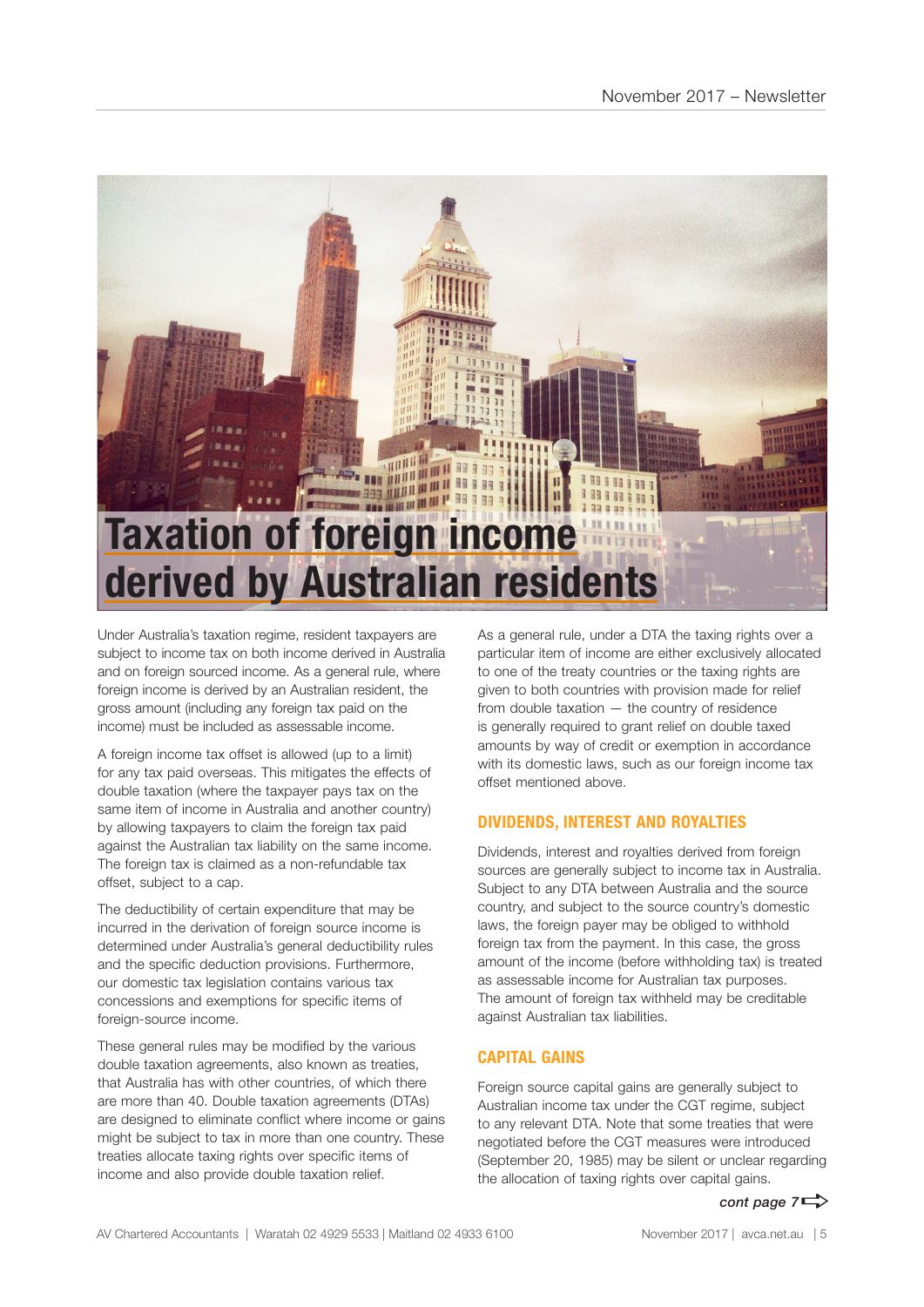## eware Division 7A w  $\overline{\wedge}$ Xeo

Business owners of private companies often borrow money from their own companies for all sorts of reasons. However there is an area of the tax law that seeks to sanction against situations in which private companies dole out money to those within a business, in a form other than salary or dividends, that needs to be understood by business owners. This is known as Division 7A.

#### What is Division 7A?

Division 7A exists as an integrity measure, and deals with benefits such as payments, loans, or even debt forgiveness made by private companies. The Division 7A law prevents private companies making tax-free profit distributions to shareholders (and their associates).

Such transactions can include:

- amounts paid by a private company to a shareholder (or associate), including transfers or uses of property for less than market value
- amounts lent to the same without a specific loan agreement constructed in conformity with prescribed legislative requirements (unless the relevant loans are fully re-paid by lodgment day\*)
- debts that the business forgives.

Through applying the Division 7A rules, such loans, debt forgiveness or other payments are treated as assessable unfranked dividends to the shareholder (or associate), and taxed accordingly in their hands.

#### Who does it apply to?

"Private companies" are covered by Division 7A. The rules thereby apply to the shareholders of such companies (typically, the principals of the business) and their "associates". This last term is widely defined and can include family members and related entities. Employees may be affected if they are shareholders (although fringe benefits rules may also apply in preference).

If you find yourself in circumstances where there is a possibility of Division 7A provisions applying, and the tax consequences that go along with it, consult this office.

#### What commonly triggers Division 7A?

Most commonly, Division 7A applies where there is a loan by the company to the business's owners (that is, shareholders). A loan will generally be treated as a dividend if a company lends money to a shareholder

(or associate) in an income year and the loan is not fully repaid by the lodgment day\* of the same income year.

Another example, which is not all that uncommon, is where an asset of the company is made available for use of the shareholders — a holiday house owned by the company is a typical example. Where shareholders of the private company use that holiday house for free over a certain period, this will likely trigger Division 7A as a "payment", as this use is viewed as having a commercial value. That value is deemed to be a distribution to shareholders that would otherwise be taxfree were it not for the Division 7A provisions.

#### What can be the consequences?

Any loans, payments and debt forgiveness from the business to its shareholders (or associates) may be deemed to be an assessable dividend that should be taxed in the hands of the shareholder (or their associates) typically at their marginal tax rate, under the Division 7A rules. The dividend is "unfranked" meaning that there are no franking credits available to the recipient (unless the Commissioner exercises his discretion to the contrary).

But one important aspect of Division 7A, broadly speaking, is that there needs to be "profits" from which the business can make payments. This is referred to as a "distributable surplus".

In general terms, provided there is a sufficient distributable surplus in the company, all payments made by a private company to a shareholder (or their associate) to which Division 7A applies are treated as dividends at the end of the income year.

#### Can you avoid the adverse effect of Division 7A?

To avoid the Division 7A provisions, such transactions must be arranged correctly and at "arm's length". In particular there are certain payments, loans and debt forgiveness that are not always treated as dividends.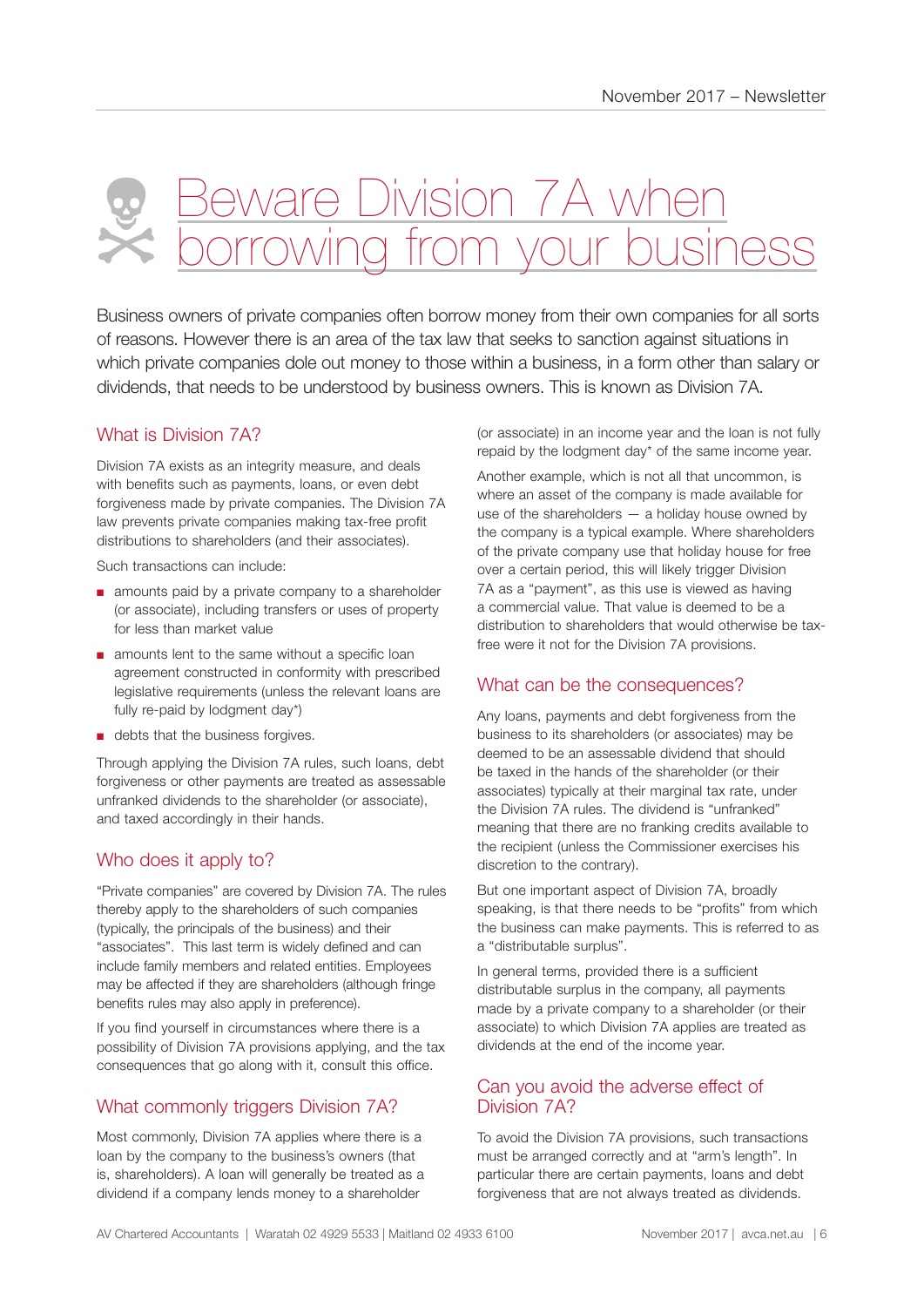#### Beware Division 7A when borrowing from your business *cont from previous page*

Payments not always treated as dividends include:

- repayment of a genuine debt owed to a shareholder
- a payment to a company (not acting as trustee)
- any payment that is otherwise assessable for tax
- a payment made to a shareholder in the capacity of an employee (including their associates)
- a liquidator's distribution.

The following loans are not treated as dividends:

- a loan fully repaid within an income year
- loan to a company (if it is not acting as a trustee)
- loans made "in the ordinary course of business" on commercial terms
- a loan made to buy shares or rights under an employee share scheme
- any loan that is otherwise assessable for tax
- a loan that is put under a special type of loan agreement called a "Division 7A loan agreement" before the lodgment day of the company's tax return\*

■ other types of loans that meet the definition of "excluded loans" for Division 7A (see this office).

And not all debts that are forgiven end up being treated as dividends, such as:

- where the debtor is a company
- if the debt is forgiven because the shareholder becomes bankrupt
- where the loan that created the debt is itself treated as a dividend
- if the Tax Commissioner exercises discretion due to being satisfied that the shareholder would otherwise suffer undue hardship.

Borrowing money from a private company, even if it is your own business, can have serious pitfalls if not carried out correctly. It may be necessary to put in place a Division 7A loan agreement. Seek advice from this office if you find yourself in such circumstances.

\*the earlier of the due date for, or actual date of, lodgment of the company's return.

#### Taxation of foreign income derived by Australian residents *cont from page 5*

#### **EMPLOYMENT INCOME**

Foreign source employment income derived by an Australian resident is generally assessable in Australia. Where there is a tax treaty between Australia and the source country, the other country may also have taxing rights over the income.

In limited circumstances, the income may be tax exempt in Australia under specific provisions within our tax laws. There are two main provisions in this regard, and both specify that the period of foreign service must be of 91 (consecutive) days duration or more. Certain conditions must also be met, but generally these relate to work performed in relation to delivering overseas aid, under deployment overseas as part of a disciplined force and so on.

#### **FEES FOR INDEPENDENT SERVICES**

Fees for independent services (such as contractor fees) derived by an Australian resident from a foreign source are generally assessable in Australia unless a relevant DTA between Australia and the source country allocates exclusive taxing rights over the income to the source country.

Many of Australia's DTAs contain a separate independent personal services article, such as the Australia/United States treaty. The Australia/New Zealand treaty does not include an independent personal services clause but includes such services in the expanded definition of "business", which means that such income is taxed according to the business profits article.

#### **PENSIONS RECEIVED FROM OVERSEAS**

Most DTAs provide that pensions and purchased annuities are generally assessable in the country of residence. Some treaties have separate articles for government and non-government pensions/annuities. The ATO has released a number of rulings relating to specific pensions received from specific countries.

#### **ATTRIBUTED INCOME**

As well as income which is "realised" and actually derived, an Australian resident with offshore interests in a non-resident company or trust may also be attributed a proportion of the non-resident entity's income that has not been distributed. This attributed notional income is assessable to the Australian resident taxpayer.  $\blacksquare$